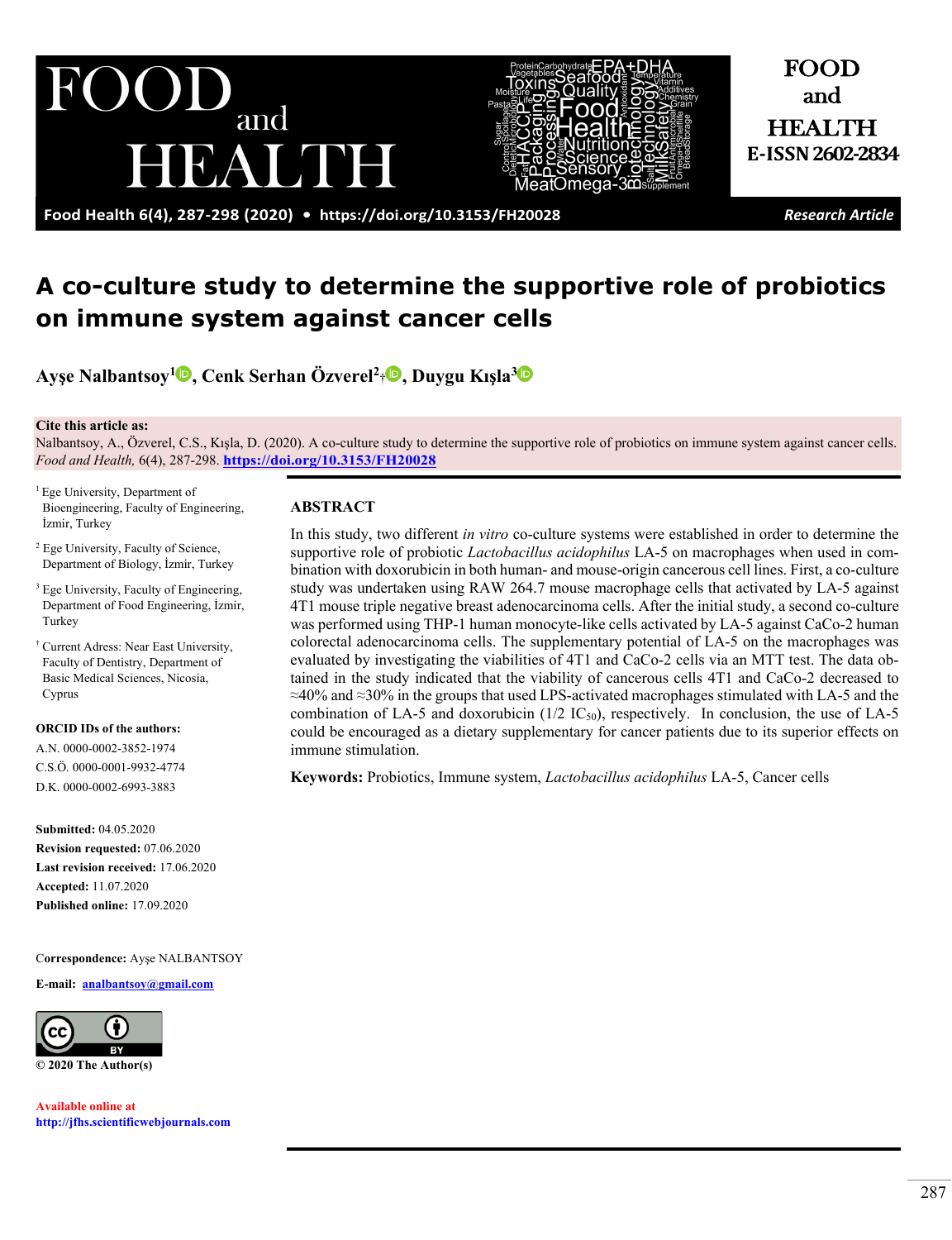## **Introduction**

In recent years, there has been an increasing interest in the studies focusing on probiotics and their potential effects on health (Duary et al., 2014). Probiotics are defined as live microorganisms that are beneficial for human health when administered in adequate amounts (Mack, 2005). The intestines contain trillions of bacteria with more than a thousand species living in a symbiotic relationship with the host and likewise with probiotic microorganisms (Shida and Nomoto, 2013). Nowadays, probiotics have a wide range of use and probiotics, especially *Lactobacillus* and *Bifidobacterium* species can be found in various products in the market, such as kefir, yoghurt, milk, cosmetics, oral health care products or in the pharmacies as capsules, sachets and in some other pharmaceutical forms (Saxelin, 2008; Sanders et al., 2018). Various factors including dietary disorders, stress, ageing, infections, and unnecessary use of antibiotics could result in imbalance in gut microbiota which leads to dysfunction in the gut (Penders et al., 2007; Damaskos and Kolios, 2008; Turnbaugh, 2008; Shida and Nomoto, 2013). It is known that this dysfunction or a defect in gut microbiota can result in serious health problems, such as inflammatory bowel disease (IBD), Crohn's disease (CD), ulcerative colitis (UC). Individuals suffering from these diseases are given probiotics as a supplementary product as a treatment to restore the gut microbiota (Brown and Valiere, 2004; Sheil et al., 2007; Mallappa et al., 2012; Duary et al., 2014).

It is well known that gut microbiota and probiotics are great stimulators of immune response. Probiotics are involved in stimulation of immune and inflammatory responses, playing a vital role in activating both innate and adaptive immune responses (Maslowski and Mackay, 2011; Mallappa et al., 2012). Studies have demonstrated that a probiotic species, *Lactobacillus,* is a prominent immune stimulator and plays a vital role especially in dendritic cell and macrophage activation (Kaji et al., 2018). Macrophages are immune cells that have abilities in direct killing foreign microorganisms and infected cells. Furthermore, they produce immune stimulatory cytokines, which makes them very good contributors to the immune defense mechanism against various diseases including cancer (Ivec et al., 2007). Probiotic microorganisms are also noble inducers of cytokine responses, promoting the activation of immune responses directed against pathogens (Kaji et al., 2018). In an *in vitro* study, the effects of *Lactobacillus* and *Bifidobacterium* probiotics on macrophages were investigated against vesicular stomatitis virus (Ivec et al., 2007). The researchers found that macrophages induced by probiotics increased nitric oxide synthesis and inflammatory cytokine production that resulted in the inhibition of viral replication (Ivec et al., 2007). Other studies demonstrated the capabilities of probiotics on increasing the phagocytic activity of macrophages (Galdeano et al., 2007; Fagfoori et al., 2015). *Lactobacillus* surface protein (Slp-A) is known for its activities in immune stimulation. It is a potent activator of both dendritic cells and macrophages. In a study undertaken by Konstantinov et al. (2008), Slp-A was emphasized as a crucial surface protein responsible for activating dendritic cells and their pro-inflammatory cytokines release such as interleukin-12 (IL-12), tumor necrosis factor-alpha (TNF- $\alpha$ ) and Interleukin 1 beta (IL1β) (Galdeano et al., 2007; Konstantinov et al., 2008). Slp-A from the *Lactobacillus* membrane is also a potent activator of TLR-2 receptor of macrophages that further stimulates pro-inflammatory factors (TNF-alpha and COX-2) (Piccart-Gebhart et al., 2005; Taverniti et al., 2013).

Cancer is a leading worldwide cause of death and although it is regarded as one of the most dangerous diseases, no effective treatment has yet been found. Current treatment strategies are not sufficient for the treatment and prophylaxis of cancer; thus, alternative approaches are needed to overcome cancer (Piccart-Gebhart et al., 2005). Probiotics are known for their positive effect on general health; however, they can also be given as supplementary products along with conventional therapies in cancer treatment (Chen et al., 2007; Zamberi et al., 2016). A well balanced diet in terms of protecting microflora would be beneficial in cancer prevention and treatment (Zitvogel et al., 2017). Some probiotic strains of *Lactobacillus* have been proven to disrupt cancer-specific mechanisms, as well as protecting against various infections (Dasari et al., 2017). A few examples of the anti-cancer properties of probiotics are the suppression of harmful bacterial growth important in carcinogen and mutagen production, protection against the oxidative damage of DNA along with the regulation of immune system (Mack, 2005). Clinical and experimental studies have demonstrated the beneficial effects of probiotics on health, such as inducing apoptotic death mechanisms and immune stimulation apart from their antioxidant activities (Dasari et al., 2017). *L. acidophilus* is composed of various strains with different biological, immunomodulatory activities. In a study carried out by Parvinder and Aruna (2012), the immunomodulatory effects of four different strains of *L. acidophilus* were tested for antibody production using a delayed type hypersensitivity test, iNOS, as well as a phagocytic activity test. According to the comparison of the various strains of *L. acidophilus,* it was concluded that *L. acidophilus* LA-5 demonstrated the most potent immunomodulatory effect among other species (Parvinder and Aruna, 2012).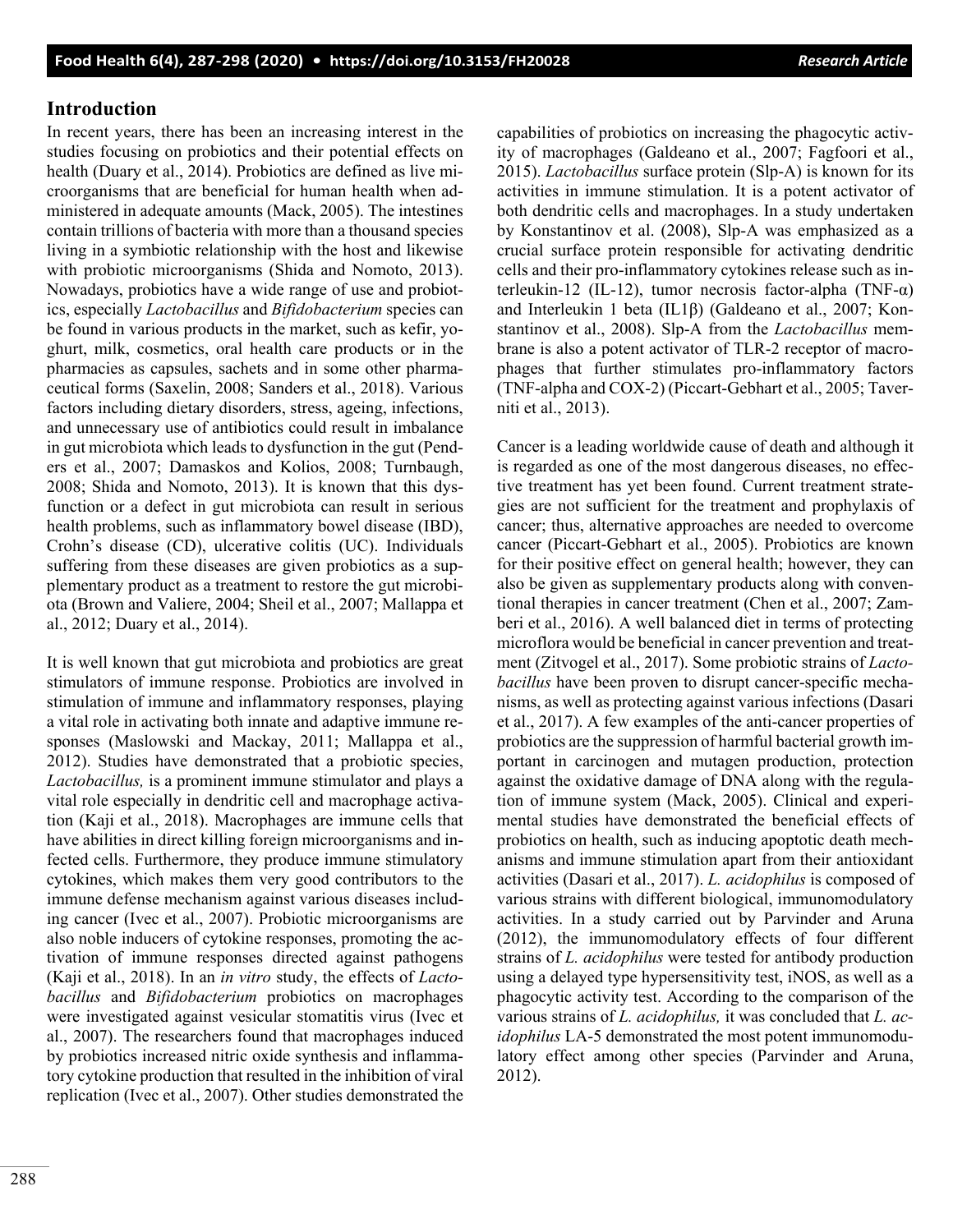This *in vitro* study was performed to determine the supportive effect of probiotic *L. acidophilus* LA-5 on macrophages with low-dose doxorubicin ( $1/2$  IC<sub>50</sub>), a chemotherapeutic agent currently used in our clinic. For this purpose, two different co-culture studies were undertaken in the selected murine and human cell lines: the first using RAW 264.7 mouse macrophage cells as the immune cells stimulated by *L. acidophilus*  LA-5 against 4T1 mouse triple negative breast adenocarcinoma cells, and the second co-culture study using THP-1 human monocyte-like cells as the immune cells to be stimulated by *L. acidophilus* LA-5 against CaCo-2 human colorectal adenocarcinoma cells. The main aim of the study was to draw attention to the positive effect of *L. acidophilus* LA-5 on the immune system and emphasize that it could be a beneficial supplementary product in the diet of cancer patients undergoing chemotherapy.

# **Materials and Methods**

#### *Cell Culture*

The RAW 264.7 (murine macrophage cells), 4T1 (murine breast cancer cells) and CaCo-2 (human colorectal adenocarcinoma) cells were purchased from ATCC (Manassas, VA, USA). The THP-1 (Human monocyte-like cells) cell line was generously given by Prof. Dr. Kemal Sami Korkmaz (Ege University, Bioengineering Department, Bornova, İzmir, Turkey). The RAW 264.7 and THP-1 cells were cultivated in Roswell Park Memorial Institute 1640 (Serox, Mannheim, Germany), supplemented with 10% fetal bovine serum (FBS) (Serox, Mannheim, Germany), 2 mM/L glutamine, 100 U/mL of penicillin and 100 mg/mL of streptomycin. The 4T1 and CaCo-2 cells were cultivated in DMEM/F-12 (Dulbecco's Modified Eagle Medium/Nutrient Mixture F-12) (Serox, Mannheim, Germany), supplemented with 10% FBS, 2 mM/L glutamine, 100 U/mL of penicillin and 100 mg/mL of streptomycin. The cells were incubated at 37℃ in a 95% humidified atmosphere of  $5\%$  CO<sub>2</sub>.

#### *Preparation of UV-inactivated L. acidophilus LA-5*

*L. acidophilus* LA-5 (Christian Hansen, Denmark) was cultured at 37℃ for 24 h in De Man, Rogosa and Sharpe (MRS: Merek, Germany) broth. After cultivation, centrifugation (Hettich Rotofix II, Germany) at 6600 x g for 30 min was applied to collect the bacterial cells. The cells were then washed twice in sterile physiological solution (0.85% NaCl) and resuspended in DMEM/F12 to the original volume. *L. acidophilus* LA-5 cells in the plate were then killed by being exposed to 30 min long ultraviolet light (UV-C: 15W. Philips, Netherland) for two times consecutively (distance between plate and UV lamp: 3.5 cm). The cell count was confirmed before and after the UV treatment, using a conventional plate count method (Kishimoto et al., 2017).

#### *Determination of the IC50 Values of Doxorubicin on 4T1 and CaCo-2 Cells*

The cytotoxicity of doxorubicin was determined using an MTT [3-(4,5-Dimethyl-2-thiazolyl)-2, 5-diphenyl-2H-tetrazolium bromide)] (Acros Organics, New Jersey, USA) assay that detects the activity of mitochondrial reductase of viable cells assay. The assay is based on cleavage of MTT that forms formazan crystals. This cleavage appears in living cells with succinate-dehydrogenase. Adding dimethyl sulfoxide to wells helps formazan crystals to be resolved (Mosmann, 1983; Nalbantsoy et al., 2016). For this purpose, 4T1 and CaCo-2 cells were cultivated for 24 h in 96-well microplates with an initial concentration of  $1\times10^5$  cells/well in a 95% humidified atmosphere with 5%  $CO<sub>2</sub>$ , at 37°C. The cultured cells were then treated with three different concentrations of doxorubicin (0.2, 2.0, 20 µg/mL), followed by incubation for 48 h at 37℃. The optical density of the dissolved material was measured at  $\lambda$ =570 nm (reference filter,  $\lambda$ =620 nm) with a UV-visible spectrophotometer (Thermo Multiskan Spectrum). The viability (%) was determined by the following formula:

%Viable cells: [(absorbance of treated cells) - (absorbance of blank)] / [(absorbance of control) - (absorbance of blank)] x 100

#### *Co-culture Studies*

Two different systems were employed according to the coculture experiments. In the first study, mouse cell lines were tested. RAW 264.7 mouse macrophage cells were used as immune cells and activated by probiotic *L. acidophilus* LA-5 against 4T1 mouse triple negative breast adenocarcinoma cells (Table 1). In the second co-culture study, human cell lines were studied. THP-1 human monocyte-like cells were used as immune cells and activated by probiotic *L. acidophilus* LA-5 against CaCo-2 human colorectal adenocarcinoma cells (Table 1).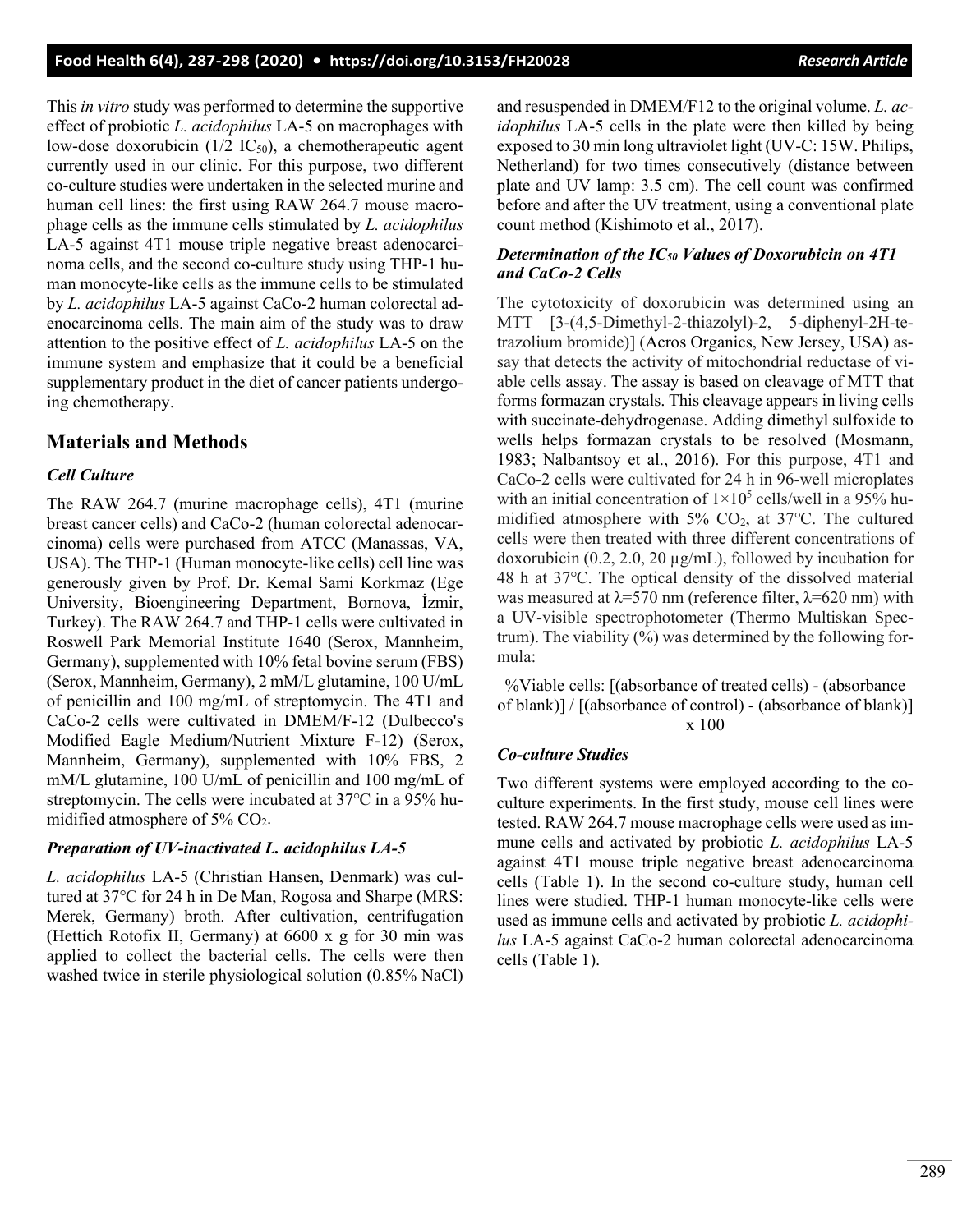#### **Food Health 6(4), 287-298 (2020) • <https://doi.org/10.3153/FH20028>** *Research Article*

| Group                   | <b>Co-Culture Study 1</b> |        |                                                                                                                    | <b>Co-Culture Study 2</b> |        |                                                                                                       |
|-------------------------|---------------------------|--------|--------------------------------------------------------------------------------------------------------------------|---------------------------|--------|-------------------------------------------------------------------------------------------------------|
| $\mathbf{1}$            | Only 4T1                  |        | $\blacksquare$                                                                                                     | Only CaCo-2               |        | $\overline{\phantom{0}}$                                                                              |
| $\overline{2}$          | 4T1                       | $+$    | <b>RAW 264.7</b>                                                                                                   | $CaCo-2$                  | $^{+}$ | THP-1                                                                                                 |
| $\overline{\mathbf{3}}$ | 4T1                       | $^{+}$ | RAW 264.7 (LPS)                                                                                                    | CaCo-2                    | $^{+}$ | THP-1 $(LPS)$                                                                                         |
| 4                       | 4T1                       | $^{+}$ | Probiotic - Lactobacil-<br>lus acidophilus LA 5                                                                    | $CaCo-2$                  | $^{+}$ | Probiotic - Lactobacillus<br>acidophilus LA 5                                                         |
| 5                       | 4T1                       | $^{+}$ | RAW 264.7 + Probiotic<br>- Lactobacillus aci-<br>dophilus LA 5                                                     | $CaCo-2$                  | $^{+}$ | THP-1+ Probiotic - Lac-<br>tobacillus acidophilus<br>LA <sub>5</sub>                                  |
| 6                       | 4T1                       | $^{+}$ | RAW 264.7 (LPS) +<br>Probiotic - Lactobacil-<br>lus acidophilus LA 5                                               | $CaCo-2$                  | $^{+}$ | THP-1 $(LPS)$ + Probiotic<br>- Lactobacillus acidophi-<br>$lus$ LA 5                                  |
| $\overline{7}$          | 4T1                       | $+$    | <b>LPS</b>                                                                                                         | $CaCo-2$                  | $^{+}$ | <b>LPS</b>                                                                                            |
| 8                       | 4T1                       |        | Doxorubicin ( $1/2$ IC <sub>50</sub> )                                                                             | $CaCo-2$                  | $^{+}$ | Doxorubicin ( $1/2$ IC <sub>50</sub> )                                                                |
| 9                       | 4T1                       | $^{+}$ | Doxorubicin ( $1/2$ IC <sub>50</sub> )<br>$+$ RAW 264.7                                                            | CaCo-2                    | $^{+}$ | Doxorubicin ( $1/2$ IC <sub>50</sub> ) +<br>THP-1                                                     |
| 10                      | 4T1                       | $^{+}$ | Doxorubicin ( $1/2$ IC <sub>50</sub> )<br>$+$ RAW 264.7 (LPS)                                                      | $CaCo-2$                  | $^{+}$ | Doxorubicin ( $1/2$ IC <sub>50</sub> ) +<br>THP-1 (LPS)                                               |
| 11                      | 4T1                       | $^{+}$ | Doxorubicin $(1/2$ IC <sub>50</sub> )<br>+ Probiotic - Lactoba-<br>cillus acidophilus LA 5                         | $CaCo-2$                  | $+$    | Doxorubicin (1/2 IC <sub>50</sub> ) +<br>Probiotic - Lactobacillus<br>acidophilus LA 5                |
| 12                      | 4T1                       | $^{+}$ | Doxorubicin ( $1/2$ IC <sub>50</sub> )<br>$+$ RAW 264.7 (LPS) +<br>Probiotic - Lactobacil-<br>lus acidophilus LA 5 | $CaCo-2$                  | $^{+}$ | Doxorubicin $(1/2 IC_{50}) +$<br>THP-1 $(LPS)$ + Probiotic<br>- Lactobacillus acidophi-<br>$lus$ LA 5 |

**Table 1.** Groups showing the components of 12 different combinations tested in both co-culture studies.

## *4T1 & RAW 264.7 Cells*

The 4T1 cells were seeded to 96-well microplates at a density of  $10^5$  cells/mL and incubated for 24 h. The RAW 264.7 cells were activated with lipopolysaccharide (LPS) (10 ng/mL) (Sigma Aldrich, St. Louis, Missouri, USA) for 24 h before being used in the co-culture experiments. LPS activates macrophages to produce pro-inflammatory cytokines such as tumor necrosis factor-α (TNF-α), interleukin (IL) -1, IL-6, IL-8 and IL-12 and macrophages secrete a wide variety of other biological response agents, in response to LPS, including free radicals such as platelet activating factor, prostaglandins, enzymes and nitric oxide (Fujihara et. al., 2003). The UV-inactivated probiotic *L. acidophilus* LA-5 at the concentration of  $10^6$  cells/mL was added to the co-culture of 4T1. Following 24 h incubation of the RAW 264.7 cells with LPS, the cells were added to the final concentration of  $10<sup>5</sup>$  cells/well over the 4T1 cells. In this study, various groups were also investigated along with doxorubicin in order to determine the supportive potential effect of *L. acidophilus* LA-5 on macrophages in terms of cancer treatment.

#### *CaCo-2 & THP-1 Cells*

The CaCo-2 cells were seeded onto 96-well plates at a density of  $10^5$  cells/ml and incubated for 24 h. The THP-1 monocytes were incubated with 15 ng phorbol 12-myristate 13-acetate (PMA; Sigma Aldrich, St. Louis, Missouri, USA) for 24 h to be differentiated into human macrophage-like cells. After the differentiation process, the THP-1 cells were treated with LPS (10 ng/mL) for another 24 h for full activation. Following incubation, the THP-1 cells were added into the CaCo-2 cells at a concentration of  $10^5$  cells/well. The UV-inactivated probiotic *L. acidophilus* LA-5 at the concentration of 106 cells/mL was added into the co-culture of the CaCo-2 and THP-1 cells.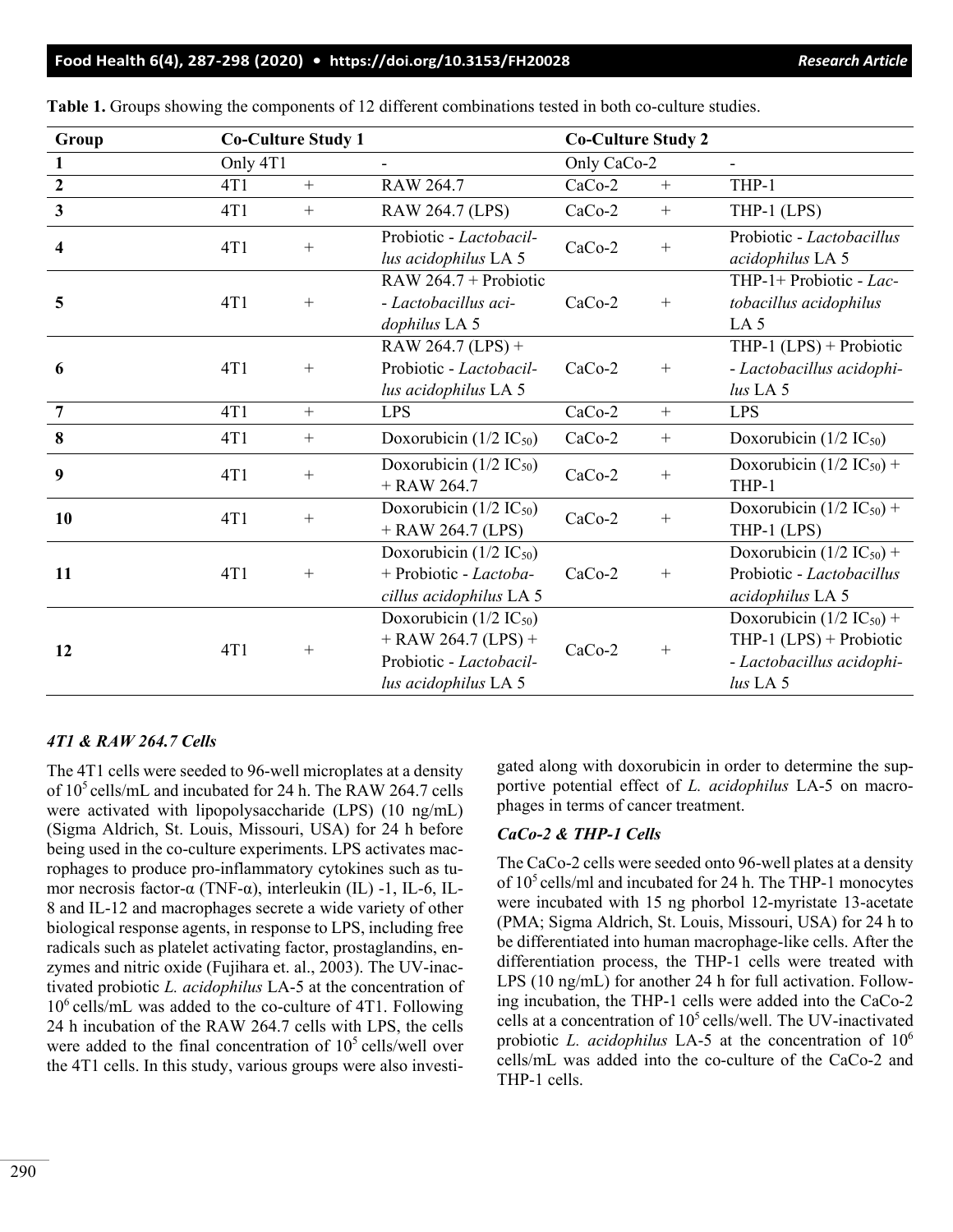#### *In Vitro Cytotoxicity Assay*

The viability of cancer cells in co-culture systems were determined by following the general procedure based on cell viability. According to this procedure, a modified colorimetric MTT was used to determine the  $IC_{50}$  value of doxorubicin used in the experiment (Mosmann, 1983; Nalbantsoy et al., 2016). For this purpose, the CaCo-2 and 4T1 cells were cultivated for 24 h in 96-well microplates with an initial concentration of 1 x  $10<sup>5</sup>$  cells/mL. Following 24 h incubation, the RAW 264.7 (1 x  $10^5$  cells/mL) and THP-1 cells (1 x  $10^5$ cells/mL) and with a low dose of doxorubicin ( $1/2$  IC<sub>50</sub>) were added along with *L. acidophilus* LA-5 to the cultures*.* The low low dose of doxorubicin was preferred for accurate evaluation. The co-cultures were further cultivated for 48 h and viability measurements were carried out two times at 24 h intervals  $(24<sup>th</sup>$  and  $48<sup>th</sup>$  h). In each culture, the percentage of surviving cells was determined after incubation with macrophages and *L. acidophilus* LA-5. The viability (%) was determined by the following formula:

%Viable cells: [(absorbance of treated cells) - (absorbance of blank)] / [(absorbance of control) - (absorbance of blank)] x 100

#### *Statistical Analysis*

The study was organized in triplicates and presented as mean ± standard error of mean (SEM) of samples. Graph Pad Prism 5.0 software (San Diago, USA) was used to calculate the  $IC_{50}$ values and analyze variance (standard deviation calculation). The data were statistically analyzed using one-way ANOVA,

followed by Tukey's multiple comparison test. The significance level was set to 0.05 for one-way ANOVA, and 0.0001 for Tukey's multiple comparison test.

## **Results and Discussion**

The study was conducted to determine the supplementary role of probiotic strain *L. acidophilus* LA-5 in cancer treatment, when taken together with a chemotherapeutic agent, doxorubicin. For this purpose, an MTT assay was performed to calculate the minimal dose of doxorubicin to kill 50% of the cells. After determining the doxorubicin concentration, coculture experiments were undertaken. Firstly, a mouse cell line based co-culture system was constructed using RAW 264.7 macrophage cells and 4T1 breast cancer cells. After completing this stage, another co-culture study with human cell lines was conducted using PMA stimulated THP-1 (macrophage like cells) and CaCo-2 (human colon adenocarcinoma) cells.

## *Determination of the IC50 Values of Doxorubicin on 4T1 and CaCo-2 Cells*

For this purpose, three different doses of doxorubicin were tested and the  $IC_{50}$  values were determined as 4.15 µg/mL for 4T1 cells and 7.213 µg/mL for CaCo-2 cells. The study was planned to use a 1/2 dose of doxorubicin. For this purpose, half these concentrations were used for the co-culture experiments (2.07 µg/mL for 4T1 cells, 3.60 µg/mL for CaCo-2 cells) (Figure 1).



**Figure 1.** Percentage viability graph of 4T1 and CaCo-2 cells after treatment with three different concentrations of doxorubicin (20, 2.0, 0.2 µg/mL) for 48 h exposure. The cell viability was determined by an MTT assay. The unexposed cells were taken as 100% viability. *\*p<0.01, \*\*\*\*p<0.0001*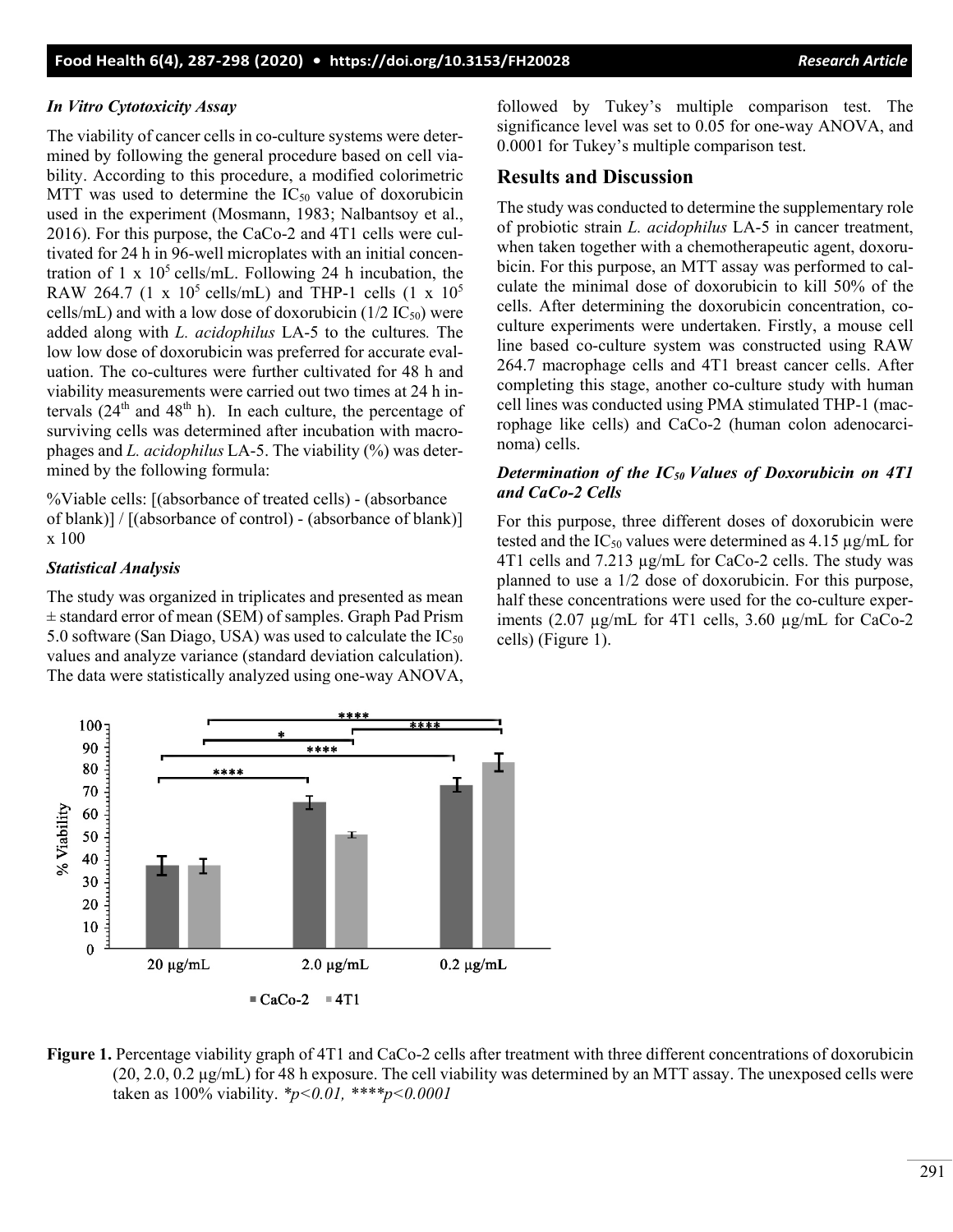## *The Effect of RAW 264.7 Cells Upon Stimulation with Probiotic L. acidophilus LA-5 on the Viability of the 4T1 Cell Line*

The results indicated that the effect of the probiotic and doxorubicin showed significant inhibition on the 4T1 cell viability in 48 h when compared to 24 h  $(p<0.0001)$  (Figure 2). Groups 8-12 administered with doxorubicin demonstrated a remarkable effect when compared to the groups without chemotherapy. The results indicated the supplementary effect of probiotic *L. acidophilus* LA-5 on RAW 264.7. The most significant inhibition of cancerous cell viability was observed in Group 12 ( $\approx$ 40%) in 48 h, superior to other treatment and control groups  $(p<0.0001)$ .

## *The Effect of THP-1 Cells Upon Stimulation with Probiotic L. acidophilus LA-5 on the Viability of the CaCo-2 Cell Line*

The data obtained showed that the general trend between the groups in the study carried out on the murine cell lines correlated with the results from the co-culture study of humanorigin cell lines. Generally, similar to the first study, 48 h treatment demonstrated more significant results than 24 h treatment in terms of colon cancer cell viability. The groups with doxorubicin (Groups 8-12) exhibited significant inhibition of cell viability when compared to those without doxorubicin (*p*<0.0001), Figure 3. The effect of probiotic *L. acidophilus* LA-5 on RAW 264.7 demonstrated a remarkable effect by decreasing of the viability of cancerous cells (*p*<0.0001). Against human colorectal adenocarcinoma, Group 12 was the most affected with a significant decrease in the viability to  $\approx 30\%$  ( $p \le 0.0001$ ) (Figure 3). Group 12 was followed by Group 9, in which the viability of 4T1 cells were significantly inhibited when compared to the control group  $(p<0.0001)$  (≈35% viability). In the 24 h incubation time, there was also a very effective response in Group 9, decreasing the cell viability to  $\approx$ 50% (Figure 3).



**1**-Only 4T1, **2**- 4T1 + unstimulated RAW 264.7, **3**- 4T1 + RAW 264.7 (LPS), **4**- 4T1 + Probiotic – *L. acidophilus* LA-5, **5**- 4T1 + RAW 264.7 + Probiotic – *L. acidophilus* LA-5, **6**- 4T1 + RAW 264.7 (LPS) + Probiotic – *L. acidophilus* LA-5, **7**- 4T1 + LPS, **8**- 4T1 + Doxorubicin (1/2 IC50), **9**- 4T1 + doxorubicin (1/2 IC50) + RAW 264.7, **10**- 4T1 + doxorubicin (1/2 IC50) + RAW 264.7 (LPS), **11**- 4T1 + doxorubicin (1/2 IC50) + Probiotic – *L. acidophilus* LA-5, **12**- 4T1 + doxorubicin (1/2 IC50) + RAW 264.7 (LPS) + Probiotic – *L. acidophilus* LA-5

**Figure 2.** Percentage viability graph of the 4T1 breast cancer cell line after co-culture treatment using RAW 264.7 murine macrophage cells stimulated with *L. acidophilus* LA-5 for 24 and 48 h. The cell viability was determined by an MTT assay. The control cells were untreated 4T1 breast cancer cells and taken as 100% viability. *\*\*p<0.01, \*\*\*\*p<0.0001*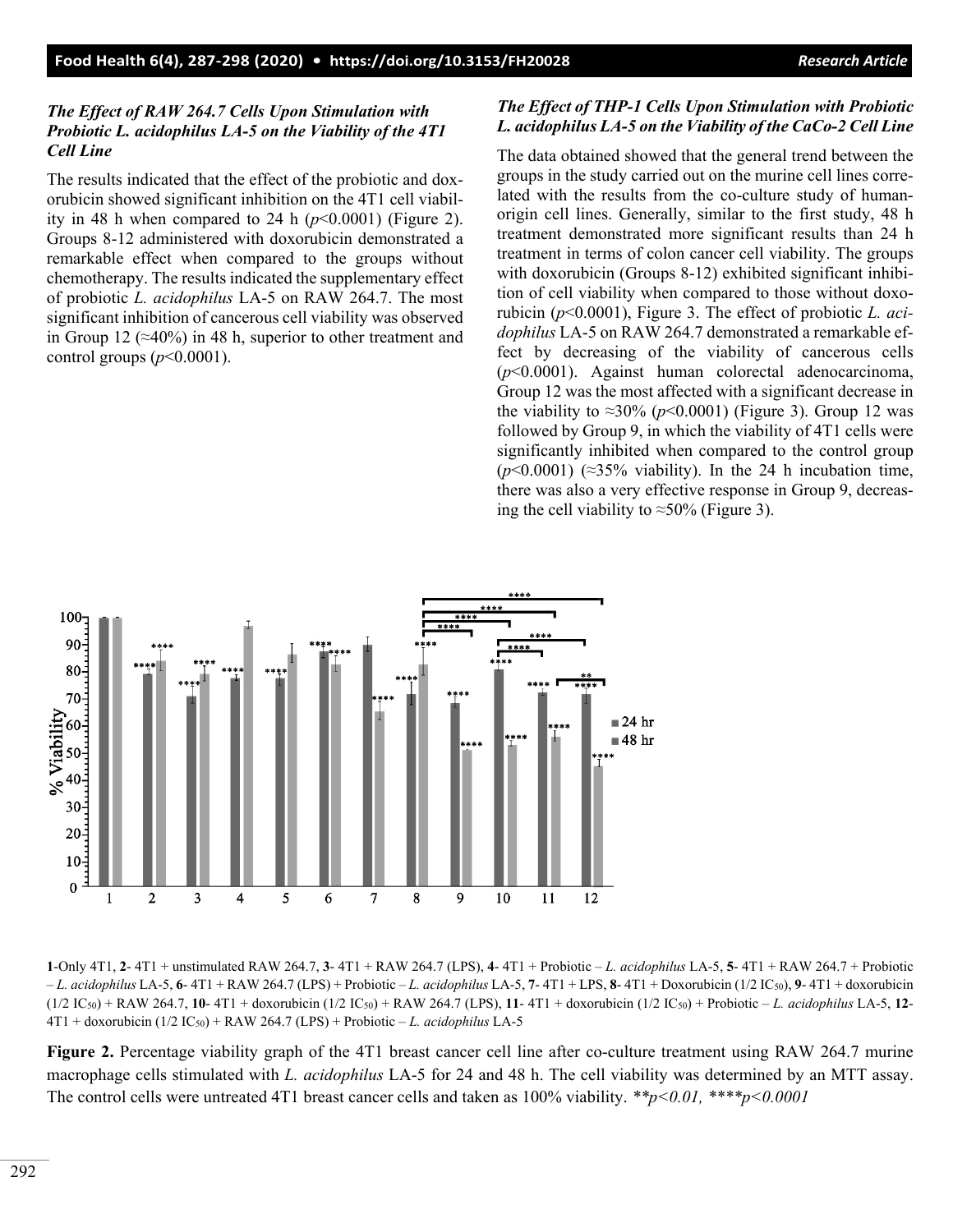#### **Food Health 6(4), 287-298 (2020) • <https://doi.org/10.3153/FH20028>** *Research Article*



**1**-Only CaCo-2, **2**- CaCo-2 + unstimulated THP-1, **3**- CaCo-2 + THP-1 (LPS), **4**- CaCo-2 + Probiotic – *L. acidophilus* LA-5, **5**- CaCo-2 + THP-1 + Probiotic – *L. acidophilus* LA-5, **6**- CaCo-2 + THP-1 (LPS) + Probiotic – *L. acidophilus* LA-5, **7**- CaCo-2 + LPS, **8**- CaCo2 + doxorubicin (1/2 IC50), **9**- CaCo-2 + doxorubicin (1/2 IC50) + THP-1, **10**- CaCo-2 + doxorubicin (1/2 IC50) + THP-1 (LPS), **11**- CaCo-2 + doxorubicin (1/2 IC50) + Probiotic – *L. acidophilus* LA-5,  $12 - \text{CaCo2} + \text{downbicin}$  ( $1/2$   $\text{IC}_{50}$ ) + THP-1 (LPS) + Probiotic – *L. acidophilus* LA-5.

**Figure 3.** Percentage viability graph of the CaCo-2 human colon adenocarcinoma cell line after co-culture treatment using PMA-treated THP-1 human macrophage-like cells for 24 and 48 h. The cell viability was determined by an MTT assay. The control cells were untreated CaCo-2 human colon adenocarcinoma cells and taken as 100% viability. *\*p<0.1, \*\*p<0.01, \*\*\*\*p<0.0001*

The popularity of probiotic goods and supplements in the market has increased due to the superior beneficial effects of these inactivated microorganisms on general health (Saxelin, 2008). They are not only strengthening our general health, but are also potential immune stimulants as they keep our immune system awake to any harmful conditions (Galdeano et al., 2007). Cancer is one of the leading causes of death in the world. Although many studies have been conducted on this field of research, no effective treatment has yet to be found against this disease. Surgery, chemotherapy and radiotherapy are common therapeutic strategies currently being used in the treatment of cancer (Siegel et al., 2012); however, it is known that alternative approaches and supplementary products are needed for cancer treatment strategies. These alternative approaches can be direct or indirect (supportive). Immunotherapy is currently regarded as the next best alternative treatment approach for cancer (Sathyanarayanan and Neelapu, 2015). It is basically the manipulation of immune system that augments the patients' immunity against tumor cells (CouzinFrankel, 2013). Probiotics are important immune stimulants and have shown to possess significant effects on immune cell activation, giving them a great value in terms of supplementary potential when administered together with a therapeutic agent (Foo et al., 2011).

In this study, the immune stimulatory potential of probiotic *L. acidophilus* LA-5 was investigated together with a low dose of doxorubicin ( $1/2$  IC<sub>50</sub>), which is a chemotherapeutic agent currently used in the treatment of various types of cancer. The study also aimed to investigate the potential effect of the probiotic *L. acidophilus* LA-5 on macrophage activation against two different cancer types (mouse breast and human colon carcinomas). The supportive effects of probiotics together with chemotherapeutics were also performed in a study by Masuno et al. (1991). In that study, *Lactobacillus casei* LC9018 was tested clinically with doxorubicin in order to treat malignant pleural effusion secondary to lung cancer patients. In the group treated with *Lactobacillus casei* LC9018, a significant increase in performance status (PS)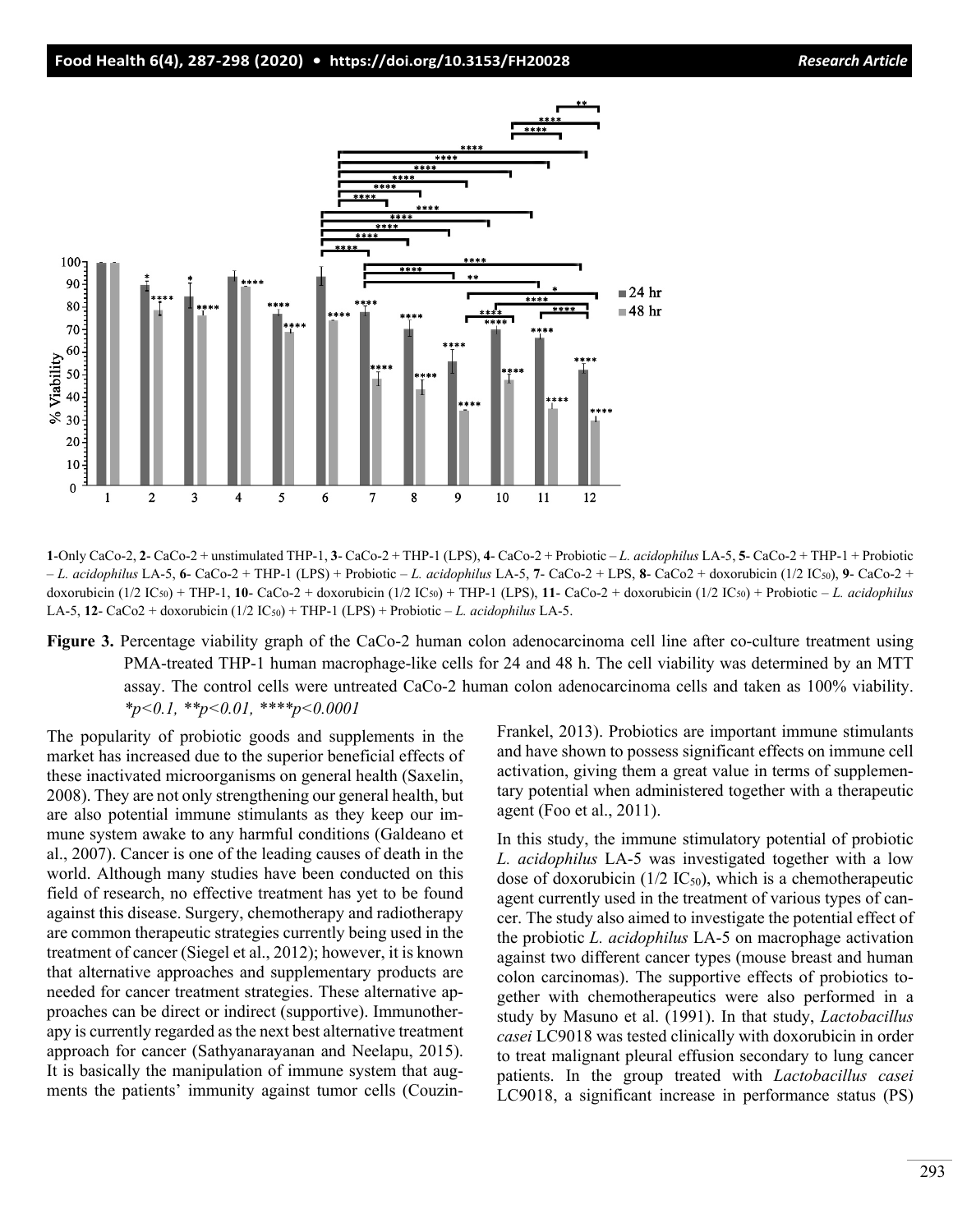with fewer symptoms apart from a longer survival rate were detected in comparison to the control group. The results obtained from that study revealed the potential benefits of using probiotics in cancer treatment. It is known that probiotic bacteria first interact with macrophages and dendritic cells upon ingestion, and modulate both the innate immune system, especially phagocytosis, and the adaptive immune response (Galdeano et al., 2007; Faghfoori et al., 2015). The surface protein Slp-A is known for its role in the activation of the TLR2 signaling pathway and pro-inflammatory response in macrophages (Galdeano et al., 2007; Konstantinov et al., 2008). The *L. acidophilus* LA-5 strain was tested in a study to investigate its effect on immune cells and was found to induce RAW 264.7 cells for the production of IL1- $\alpha$  and TNFα. These results promoted the macrophage stimulatory potential of LA-5 strain in producing immunological factors (Masuno et al., 1991). The effects of *L. acidophilus* LA-5 on macrophages were also investigated on the murine macrophage-like cell line J774 and reported to enhance the phagocytic activity of macrophages (Hatcher and Lambrecht, 1993). Macrophages show anti-tumor activities by increasing phagocytosis and induction of *in vitro* macrophage proliferation (Foo et al., 2011).

In this study, murine macrophages (RAW 264.7) were stimulated with both LPS and probiotic *L. acidophilus* LA-5*.* The groups stimulated with both probiotic *L. acidophilus* LA-5 and LPS (Group 12;  $4T1 +$  doxorubicin (1/2 IC<sub>50</sub>) + RAW 264.7 (LPS) + Probiotic – *L. acidophilus* LA-5) showed significant cytotoxic activity against the 4T1 murine breast cancer cells and decreased the viability of cancer cells to approximately 80% in 24 h incubation (*p*<0.0001) (Figure 2). The group 6;  $4T1 + RAW 264.7 (LPS) + Probiotic - L. acidophi$ lus LA-5, did not show significant inhibition, (Figure 2). In the combination therapy group (Group  $12$ ;  $4T1 +$  doxorubicin  $(1/2 IC_{50}) + RAW 264.7 (LPS) + Probability - L. acidophilus$ LA-5), the role of *L. acidophilus* LA-5 on LPS-activated macrophages with doxorubicin were investigated in terms of cancer cell viability *in vitro*. Regarding the groups that included doxorubicin as a main therapeutic agent, it is clear that the percentage viability of 4T1 cancer decreased significantly  $(50\%)$  when compared to the control group  $(p<0.0001)$ (Group 1; only 4T1) upon 48 h incubation exerting the best cytotoxic effect among other groups (Figure 2). These data demonstrated that there is a need for chemotherapy as a main agent as mentioned in the study of Masuno et al. (1991). The doxorubicin alone group [Group 8;  $4T1 +$  doxorubicin (1/2) IC50)] decreased the cell viability to 72% and 85% in 24 and 48 h of incubation, respectively. In the initial co-culture study, the best combination group was found to be the LPSactivated macrophage group that was also stimulated with probiotic *L. acidophilus* LA-5 along with doxorubicin (1/2 IC50) (Group 12). Group 12 decreased the 4T1 cell viability significantly to  $40\%$  ( $p<0.0001$ ). The preliminary data obtained from this study demonstrated promising results in terms of the supplementary role of probiotics in cancer treatment when used with a drug (i.e., doxorubicin), correlating with the results of Masuno et al. (1991).

As reported by Perdigon et al. (2003), lactic acid bacteria had a great capacity in stimulating gut immune system. The authors showed that lactic acid bacteria enhanced macrophages activity to induce IFN<sub>γ</sub> and TNF $\alpha$  cytokines favoring both Th1 and Th2 immune responses desired for anti-cancer studies (Perdigon et al., 2003). Slp-A protein, found at the surface of *L. acidophilus* LA-5, is also known for its superior activity in initiating both adaptive and innate immune systems. Slp-A can be recognized by both macrophages and dendritic cells (Konstantinov et al., 2008; Taverniti et al., 2013). In the current research, following the initial study performed on murine cell lines, another co-culture study was implemented to determine the effect of probiotics on macrophages on humanorigin cell lines.

For the second co-culture system,  $CaCo<sup>-2</sup>$  human colon adenocarcinoma and PMA-stimulated THP-1 macrophage-like cells activated by LPS were used. The second co-culture study aimed to investigate the effect of probiotic *L. acidophilus* LA-5 on colon cancer cells, which is the main place they would reach soon after being ingested. The results obtained in this co-culture study were more promising when compared to the initial co-culture study (4T1 & RAW 264.7). Figure 3 illustrates that upon the probiotic stimulation of human macrophage-like cells, the percentage viability of  $CaCo<sup>-2</sup>$  cells significantly decreased to 70% and 60% in 24 and 48-h, respectively ( $p$ <0.0001) (THP-1) (Group 5; CaCo<sup>-2</sup> + THP-1 + Probiotic – *L. acidophilus* LA-5). The group 6;  $CaCo<sup>2</sup> +$ THP-1 (LPS) + Probiotic – *L. acidophilus* LA-5, did not show significant inhibition, (Figure 3). It could be concluded that the probiotic stimulation of human macrophage-like cells (THP-1) increased the cytotoxic activities against  $CaCo<sup>2</sup>$ cells, which might be related to the Slp-A protein found at the surface of *L. acidophilus* LA-5, as it is known for its activities in TLR2 (Konstantinov et al., 2008). Similar to the previous co-culture study that was undertaken with murine cell lines, groups with doxorubicin showed significant activity in decreasing the viability of  $CaCo<sup>2</sup>$  cells, as expected (Groups 11;  $CaCo<sup>2</sup> + doxorubicin (1/2 IC<sub>50</sub>) + Probiotic – *L. acidophilus*$ LA-5; 12- CaCo<sup>-2</sup> + doxorubicin (1/2 IC<sub>50</sub>) + THP-1 (LPS) + Probiotic – *L. acidophilus* LA-5). In Group 8, in which the CaCo2 cells were treated with a  $1/2$  IC<sub>50</sub> dose of doxorubicin, there was a remarkable decrease in the viability of  $CaCo<sup>-2</sup>$ cells to 80%-55% levels upon 24 and 48 h exposure, respectively  $(p<0.0001)$ . From the data, the combination group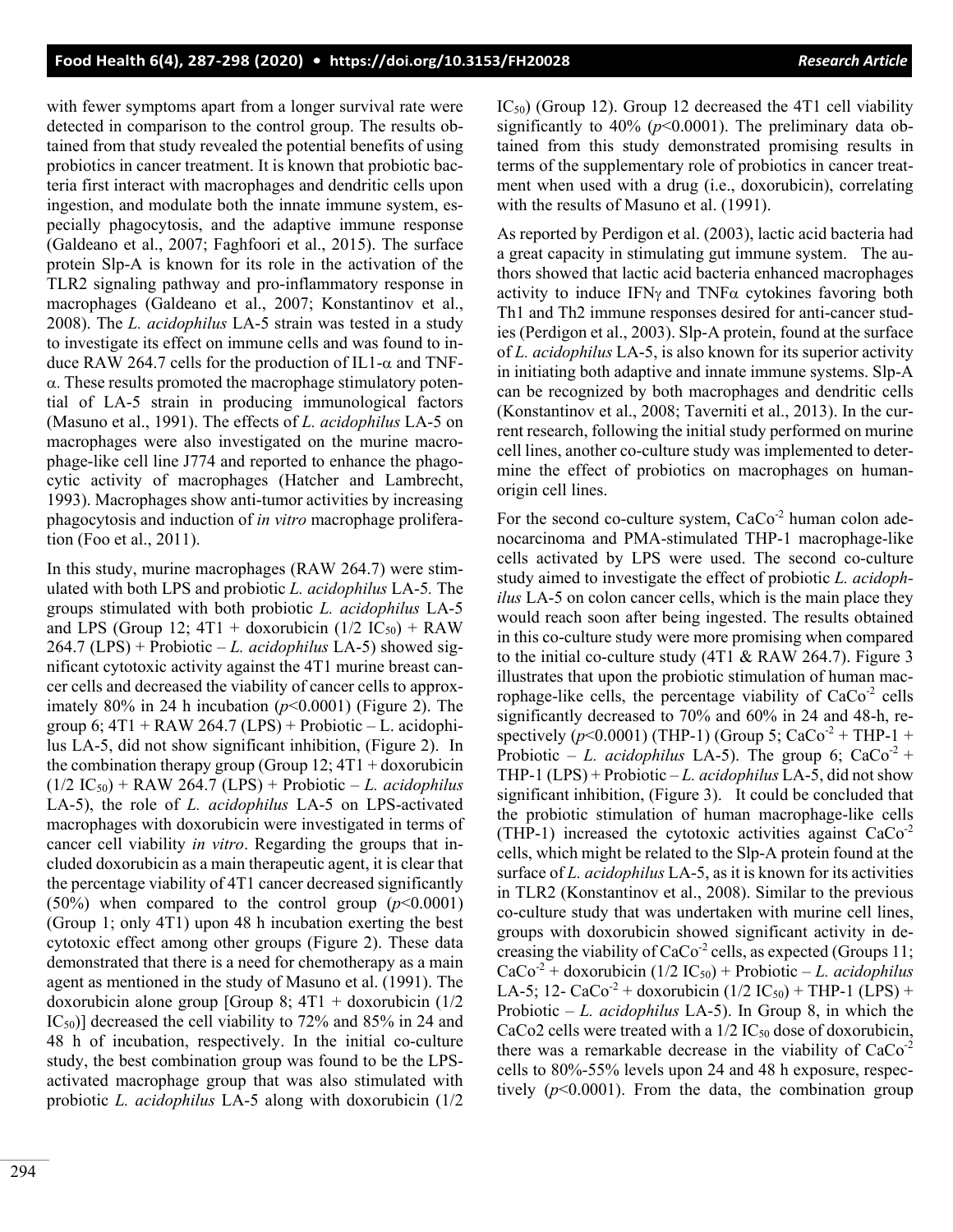(Group 12;  $CaCo<sup>2</sup> + doxorubicin (1/2 IC<sub>50</sub>) + THP-1 (LPS)$ + Probiotic – *L. acidophilus* LA-5) was found to be the most affected group as the viability of  $CaCo<sup>2</sup>$  cells was significantly inhibited  $(30\%)$  (p<0.0001). In a study carried out by Baldwin et al. (2010), *L. acidophilus* and *L. casei* probiotics were found to be apoptosis inducers when tested on colorectal carcinoma cell line, suggesting that probiotic bacteria itself may possess an anticancer activity. It is also well known that probiotics also have significant effect on immune stimulation (Mack, 2005). Additionally, probiotics are found to exert their anticancer effect through immune stimulatory effect on T-cells, macrophages and neutral killer cells (Shida and Nomoto, 2013). In a population based study, a beverage containing *L. casei* Shirota was found to reduce the breast cancer occurrence risk (Toi et al., 2013). *L. casei* Shirota was also found to reduce the recurrence rate of bladder cancer apart from increasing the efficacy of chemotherapy in patients (Naito et al., 2008). These data obtained from preliminary research in the literature and the data obtained in this study together suggest the beneficial effect of probiotic *L. acidophilus* LA-5 as a supplementary medicine in the diet of patients under chemotherapy treatment in terms of their capacity in apoptosis induction, immune stimulation, and anticancer activities. It is also well known that upon chemotherapy treatment, a decrease in *Lactobacillus* quantity is observed, followed by increasing pathogenic species in gut flora. In the study by Mlu et al. (2013), probiotic consumption together with chemotherapy in lung cancer patients was found to be very useful in restoring gut microflora reducing gastrointestinal complaints apart from its beneficial effects on immune system (Mlu et al., 2013; Sharma et al., 2018).

The data obtained from the two different co-culture studies emphasized that *L. acidophilus* LA-5 has a great potential in stimulating macrophages against cancer cells. The use of probiotic *L. acidophilus* LA-5 in cancer patients receiving chemotherapy would be an alternative strategy to combat cancer via strengthening the immune response of patients.

# **Conclusion**

Probiotics have gained a lot of interest in recent years with their beneficial roles in human health due to their anticancer and immune stimulatory activities. In this study, two different co-culture studies were performed using both murine and human cell lines. In both experiments, the supplementary potential of *L. acidophilus* LA-5 on macrophages was evaluated by investigating the cell viability of the 4T1 murine breast cancer and CaCo-2 human colon cancer cells via an MTT assay. However, future work should investigate the mechanism action of cell death.

In brief, according to these data suggest that patients undergoing chemotherapy can be encouraged to include probiotic products containing the *L. acidophilus* LA-5 strain in their diet to strengthen their immune response, as well as disrupting cancer progression mechanisms.

#### **Compliance with Ethical Standard**

**Conflict of interests:** The authors declare that for this article they have no actual, potential or perceived the conflict of interests.

**Ethics committee approval:** Author declare that this study does not include any experiments with human or animal subjects.

**Funding disclosure:** -

**Acknowledgments:** -

**Disclosure:** -

# **References**

**Baldwin, C., Millette, M., Oth, D., Ruiz, M.T., Luquet, F.- M., Lacroix, M. (2010).** Probiotic *Lactobacillus acidophilus*  and *L. casei* mix sensitize colorectal tumoral cells to 5- fluorouracil-induced apoptosis. *Nutrition and Cancer*, 62, 371-78. <http://doi.org/10.1080/01635580903407197>

**Brown, A.C., Valiere, A. (2004).** Probiotics and medical nutrition therapy. *Nutrition in Clinical Care*, 7(2), 56-68.

**Chen, C., Chan, H.M., Kubow, S. (2007).** Kefir extracts suppress *in vitro* proliferation of estrogen-dependent human breast cancer cells but not normal mammary epithelial cells. *Journal of Medicinal Food*, 10(3), 416-422. <http://doi.org/10.1089/jmf.2006.236>

**Couzin-Frankel, J. (2013).** Cancer immunotherapy. *Science,* 342(6165), 1432-1433. <http://doi.org/10.1126/science.342.6165.1432>

**Damaskos, D., Kolios, G. (2008).** Probiotics and prebiotics in inflammatory bowel disease: microflora 'on the scope'. *British Journal of Clinical Pharmacology,* 65(4), 453-467. <http://doi.org/10.1111/j.1365-2125.2008.03096.x>

**Dasari, S., Kathera, C., Janardhan, A., Kumar, A.P., Viswanath, B. (2017).** Surfacing role of probiotics in cancer prophylaxis and therapy: A systematic review. *Clinical Nutrition,* 36(6), 1465-1472. <http://doi.org/10.1016/j.clnu.2016.11.017>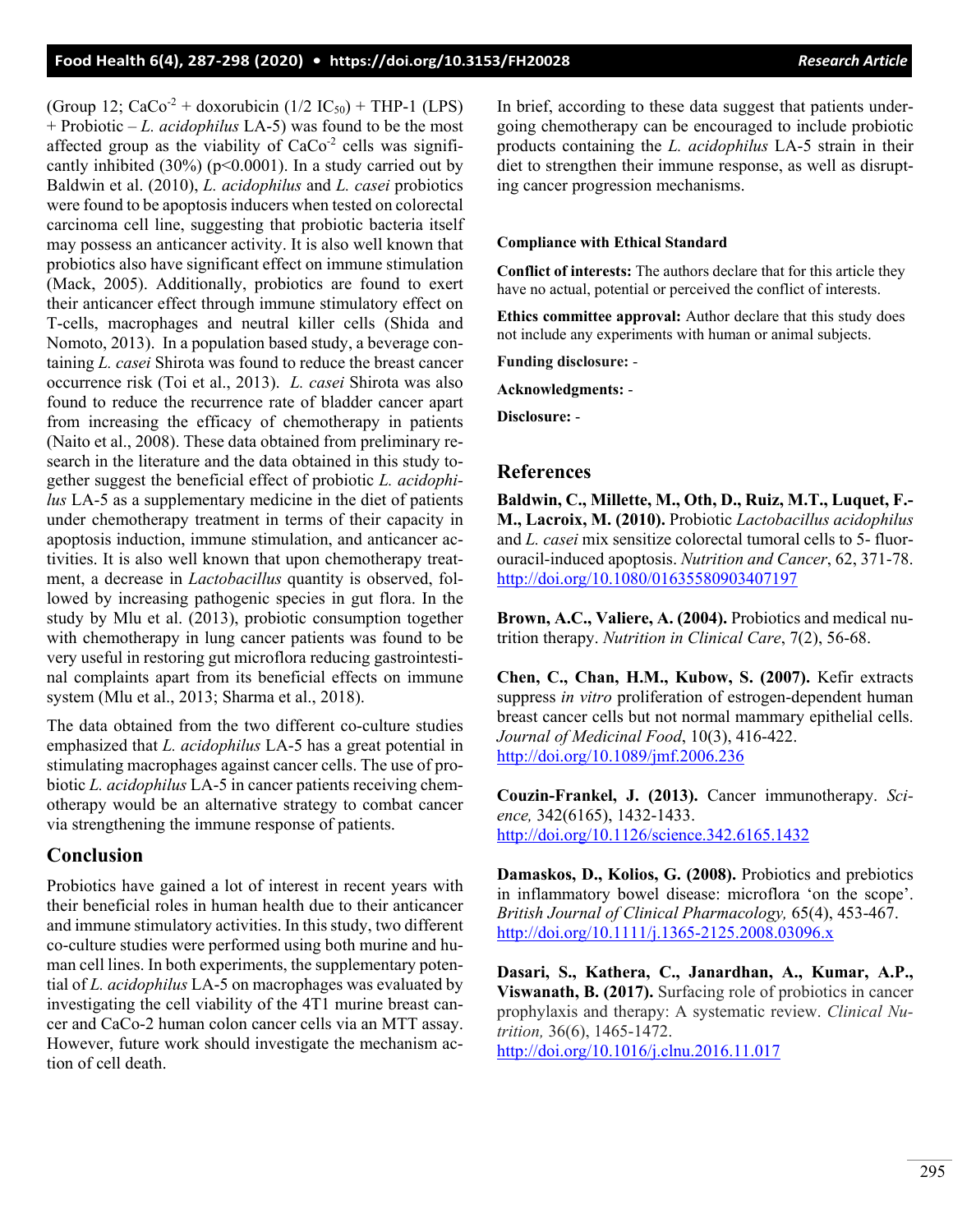**Duary, R.J., Batish, V.K., Grover, S. (2014).** Immunomodulatory activity of two potential probiotic strains in LPS-stimulated HT-29 cells. *Genes & Nutrition,* 9(3), 398. <http://doi.org/10.1007/s12263-014-0398-2>

**Fujihara, M., Muroi, M., Tanamoto, K., Suzuki, T., Azuma, H., Ikeda, H. (2003).** Molecular mechanisms of macrophage activation and deactivation by lipopolysaccharide: roles of the receptor complex. *Pharmacology & Therapeutics,* 100(2), 171-194.

<https://doi.org/10.1016/j.pharmthera.2003.08.003>

**Faghfoori, Z., Gargari, B.P., Gharamaleki, A.S., Bagherpour, H., Khosroushahi, A.Y. (2015).** Cellular and molecular mechanisms of probiotics effects on colorectal cancer. *Journal of Functional Foods,* 18(A), 463-472. <https://doi.org/10.1016/j.jff.2015.08.013>

**Foo, N.-P., Yang, H.O., Chiu, H.-H., Chan, H.-Y., Liao, C.-C., Yu, C.-K., Wang, Y.-J. (2011).** Probiotics prevent the development of 1,2-dimethylhydrazine (DMH)-induced colonic tumorigenesis through suppressed colonic mucosa cellular proliferation and increased stimulation of macrophages. *Journal of Agricultural and Food Chemistry,* 59(24), 13337- 13345.

<https://doi.org/10.1021/jf203444d>

**Galdeano, C.M., de Moreno de LeBlanc, A., Vinderola, G., Bibas Bonet, M.E., Perdigon, G. (2007).** Proposed model: Mechanisms of immunomodulation induced by probiotic bacteria. *Clinical and Vaccine Immunology,* 14(5), 485-492.

<https://doi.org/10.1128/CVI.00406-06>

**Hatcher, G.E., Lambrecht, R.S. (1993).** Augmentation of macrophage phagocytic activity by cell-free extracts of selected lactic acid-producing bacteria. *Journal of Dairy Science,* 76(9), 2485-2492. [https://doi.org/10.3168/jds.S0022-0302\(93\)77583-9](https://doi.org/10.3168/jds.S0022-0302(93)77583-9)

**Ivec, M., Botic, T., Koren, S., Jakobsen, M., Weingartl, H., Cencic, A. (2007).** Interactions of macrophages with probiotic bacteria lead to increased antiviral response against vesicular stomatitis virus. *Antiviral Research*, 74(3), 266-274. <https://doi.org/10.1016/j.antiviral.2007.03.013>

**Kaji, R., Kiyoshima-Shibata, J., Tsujibe, S., Nanno, M., Shida, K. (2018).** Short communication*:* Probiotic induction of interleukin-10 and interleukin-12 production by macrophages is modulated by co-stimulation with microbial components. *Journal of Dairy Science,* 101(4), 2838-2841.

#### <https://doi.org/10.3168/jds.2017-13868>

**Kishimoto, M., Nomoto, R., Mizuno, M., Osawa, R. (2017).** An *in vitro* investigation of immunomodulatory properties of *Lactobacillus plantarum* and *L. delbrueckii* cells and their extracellular polysaccharides. *Bioscience of Microbiota, Food and Health,* 36(3), 101-110. <https://doi.org/10.12938/bmfh.17-00>

**Konstantinov, S.R., Smidt, H., de Vos, W.M., Bruijns, S.C.M., Singh, S.K., Valence, F., Molle, D., Lortal, S., Altermann, E., Klaenhammer, T.R., van Mack, D.R. (2005).** Probiotics. *Canadian Family Physician,* 51(11), 1455-1457.

**Mallappa, R.H., Rokana, N., Duary, R.K., Panwar, H., Batish, V.K., Grover, S. (2012).** Management of metabolic syndrome through probiotic and prebiotic interventions. *Indian Jounal of Endocrinology and Metabolism,* 16(1), 20-27. <https://doi.org/10.4103/2230-8210.91178>

**Maslowski, K.M., Mackay, C.R. (2011).** Diet, gut microbiota and immune responses. *Nature Immunology,* 12, 5-9. <https://doi.org/10.1038/ni0111-5>

**Masuno, T., Kishimoto, S., Ogura, T., Honma, T., Niitani, H., Fukuoka, M., Ogawa, N. (1991).** A comparative trial of LC9018 plus doxorubicin and doxorubicin alone for the treatment of malignant pleural effusion secondary to lung cancer. *Cancer*, 68(7), 1495-1500. [https://doi.org/10.1002/1097-](https://doi.org/10.1002/1097-0142(19911001)68:7%3c1495::AID-CNCR2820680705%3e3.0.CO;2-6) [0142\(19911001\)68:7<1495::AID](https://doi.org/10.1002/1097-0142(19911001)68:7%3c1495::AID-CNCR2820680705%3e3.0.CO;2-6)-[CNCR2820680705>3.0.CO;2](https://doi.org/10.1002/1097-0142(19911001)68:7%3c1495::AID-CNCR2820680705%3e3.0.CO;2-6)-6

**Mlu, S., Urtenova, M.A., Tkachenko, E.L., Avalueva, E.B., Orlov, S.V., Ivanov, S.V., Orishaka, E.A., Skazyvaeva, E.V. (2013).** On the possibilities of correction of changes of the gastrointestinal tract microbiota in patients with lung cancer treated receiving chemotherapy. *Experimental and Clinical Gastroenterology,* 11, 15-20.

**Mosmann, T. (1983).** Rapid colorimetric assay for cellular growth and survival: Application to proliferation and cytotoxicity assays. *Journal of Immunological Methods*, 65(1-2), 55-63.

[https://doi.org/10.1016/0022-1759\(83\)90303-4](https://doi.org/10.1016/0022-1759(83)90303-4)

**Nalbantsoy, A., Igci, N., Gocmen, B., Mebert, K. (2016).** Cytotoxic potential of Wagner's Viper, *Montivipera wagneri*, venom. *North-Western Journal of Zoology,* 12(2), 286-291.

**Naito, S., Koga, H., Yamaguchi, A., Fujimoto, N., Hasui,**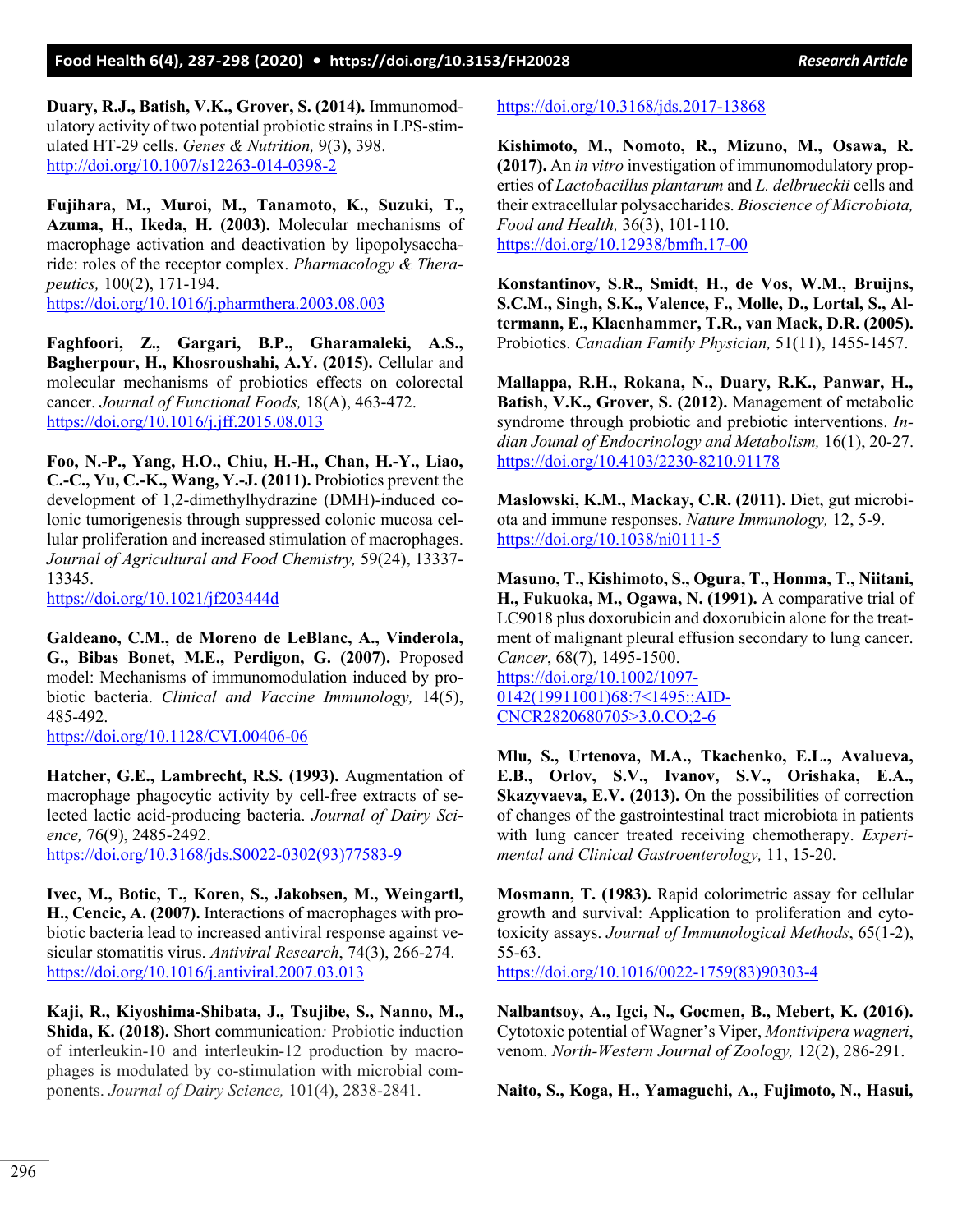**Y., Kuramoto, H., Iguchi, A., Kinukawa, N. (2008).** Prevention of recurrence with epirubicin and *Lactobacillus casei*  after transurethral resection of bladder cancer. *The Journal of Urology,* 179(2), 485-490. <https://doi.org/10.1016/j.juro.2007.09.031>

**Parvinder, A., Aruna, B. (2012).** Comparison of the immunomodulatory properties of four probiotic strains of lactobacillus: prediction for *in vivo* efficacy. *International Journal of Life Science Biotechnology and Pharma Research,* 1(2), 104-110.

**Penders, J., Stobberingh, E.E., van den Brandt, P.A., Thijs, C. (2007).** The role of the intestinal microbiota in the development of atopic disorders. *Allergy,* 62(11), 1223-1236. <https://doi.org/10.1111/j.1398-9995.2007.01462.x>

**Perdigon, G., Maldonado Galdeano, C., Valdez, J.C., Medici, M. (2003).** Interaction of lactic acid bacteria with the gut immune system. *European Journal of Clinical Nutrition,*  56, 21-26. <https://doi.org/10.1038/sj.ejcn.1601658>

**Piccart-Gebhart, M.J., Procter, M., Leyland-Jones, B., Goldhirsch, A., Untch M., Smith, I., Gianni, L., Baselga, J., Bell, R., Jackisch, C., Cameron, D., Dowsett, M., Barrios, C.H., Steger, G., Huang, C.S., Andersson, M., Inbar, M., Lichinitser, M., Láng, I., Nitz, U., Iwata, H., Thomssen, C., Lohrisch, C., Suter, T.M., Rüschoff, J., Suto, T., Greatorex, V., Ward, C., Straehle, C., McFadden, E., Dolci, M.S., Gelber, R.D. (2005).** Trastuzumab after adjuvant chemotherapy in HER2-positive breast cancer. *The New England Journal of Medicine*, 353(16), 1659-1672. <https://doi.org/10.1056/NEJMoa052306>

**Sanders, M.E., Merenstein, D., Merrifield, C.A., Hutkins, R. (2018).** Probiotics for human use. *Nutrition Bulletin,* 43(3), 212-225. <https://doi.org/10.1111/nbu.12334>

**Sathyanarayanan, V., Neelapu, S.S. (2015).** Cancer immunotherapy: Strategies for personalization and combinatorial approaches. *Molecular Oncology,* 9(10), 2043-2053. <https://doi.org/10.1016/j.molonc.2015.10.009>

**Saxelin, M. (2008).** Probiotic formulations and applications, the current probiotics market, and changes in the marketplace: A european perspective. *Clinical Infectious Diseases,* 46(2), 76-79.

<https://doi.org/10.1086/523337>

**Sharma, A., Viswanath, B., Park, Y.-S. (2018).** Role of probiotics in the management of lung cancer and related diseases: An update. *Journal of Functional Foods,* 40, 625-633. <https://doi.org/10.1016/j.jff.2017.11.050>

**Sheil, B., Shanahan, F., O'Mahony, L. (2007).** Probiotic effects on inflammatory bowel disease. *The Journal of Nutrition,* 137(3), 819-824. <https://doi.org/10.1093/jn/137.3.819S>

**Shida, K., Nomoto, K. (2013).** Probiotics as efficient immunopotentiators: Translational role in cancer prevention. *Indian Journal of Medicinal Reserach,* 138(5), 808-814.

**Siegel, R., DeSantis, C., Virgo, K., Stein, K., Mariotto, A., Smith, T., Cooper, D., Gansler, T., Lerro, C., Fedewa, S., Lin, C., Leach, C., Cannady, R.S., Cho, H., Scoppa, S., Hachey, M., Kirch, R., Jemal, A., Ward, E. (2012).** Cancer treatment and survivorship statistics. *CA: A Cancer Journal for Clinicians,* 62(4), 220-241. <https://doi.org/10.3322/caac.21149>

**Taverniti, V., Stuknyte, M., Minuzzo, M., Arioli, S., De Noni, I., Scabiosi, C., Cordova, Z.M., Junttila, I., Hamalainen, S., Turpeinen, H., Mora, D., Karp, M., Pesu, M., Guglielmetti, S. (2013).** S-layer protein mediates the stimulatory effect of *Lactobacillus helveticus* MIMLh5 on innate immunity. *Applied and Environmental Microbiology,* 79(4), 1221-1231.

<https://doi.org/10.1128/AEM.03056-12>

**Toi, M., Hirota, S., Tomotaki, A., Sato, N., Hozumi, Y., Anan, K., Nagashima, T., Tokuda, Y., Masuda, N., Ohsumi, S., Ohno, S., Takahashi, M., Hayashi, H., Yamamoto, S., Ohashi, Y. (2013).** Probiotic beverage with soy isoflavone consumption for breast cancer prevention: A casecontrol study. *Current Nutrition & Food Science,* 9(3), 194- 200.

<https://doi.org/10.2174/15734013113099990001>

**Turnbaugh, P.J., Backhed, F., Fulton, L., Gordon, J.I. (2008).** Diet-induced obesity is linked to marked but reversible alterations in the mouse distal gut microbiome. *Cell Host & Microbe,* 3(4), 213-223. <https://doi.org/10.1016/j.chom.2008.02.015>

**Zamberi, N.R., Abu, N., Mohamed, N.E., Nordin, N., Keong, Y.S., Beh, B.K., Zakaria, Z.A.B., Nik Abdul Rahman, N.M., Alitheen, N.B. (2016).** The Antimetastatic and antiangiogenesis effects of kefir water on murine breast cancer cells. *Integrative Cancer Therapies,* 15(4), 53-66. <https://doi.org/10.1177/1534735416642862>